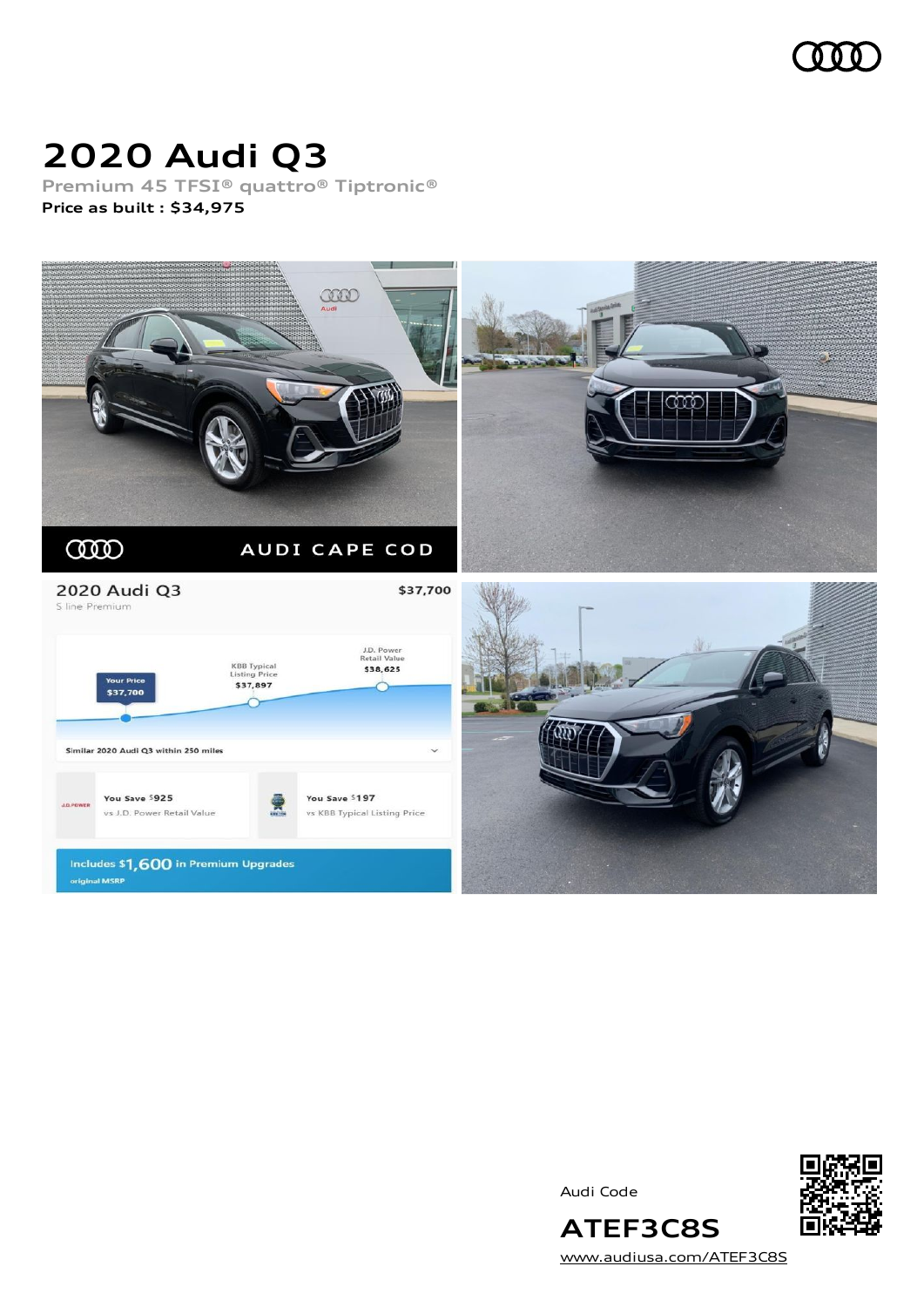### **Summary**

**Audi 2020 Audi Q3** Premium 45 TFSI® quattro® Tiptronic®

**Price as buil[t](#page-10-0)** \$34,975

#### **Exterior colour**

Mythos Black metallic

#### **Interior colour**

| Seats     | <b>Black</b> |
|-----------|--------------|
| Dashboard | Black        |
| Carpet    | <b>Black</b> |
| Headliner | Black        |

# Œ COO AUDI CAPE COD

#### **Further Information**

| Type of vehicle | Used car     |
|-----------------|--------------|
| Mileage         | 38,052 miles |
|                 |              |
| Warranty        | No           |

**Audi Code** ATEF3C8S

**Your configuration on www.audiusa.com** [www.audiusa.com/ATEF3C8S](https://www.audiusa.com/ATEF3C8S)

**Commission number** 53004c060a0e09a92577

#### **Technical Specifications**

| Engine type                  | 2.0-liter four-cylinder                       |
|------------------------------|-----------------------------------------------|
| stroke                       | Displacement/Bore and 1,984/82.5 x 92.8 cc/mm |
| Torque                       | 258 lb-ft@rpm                                 |
| Top track speed              | 130 mph mph $1$                               |
| Acceleration (0 - 60<br>mph) | 7.0 seconds seconds                           |
| Recommended fuel             | Regular                                       |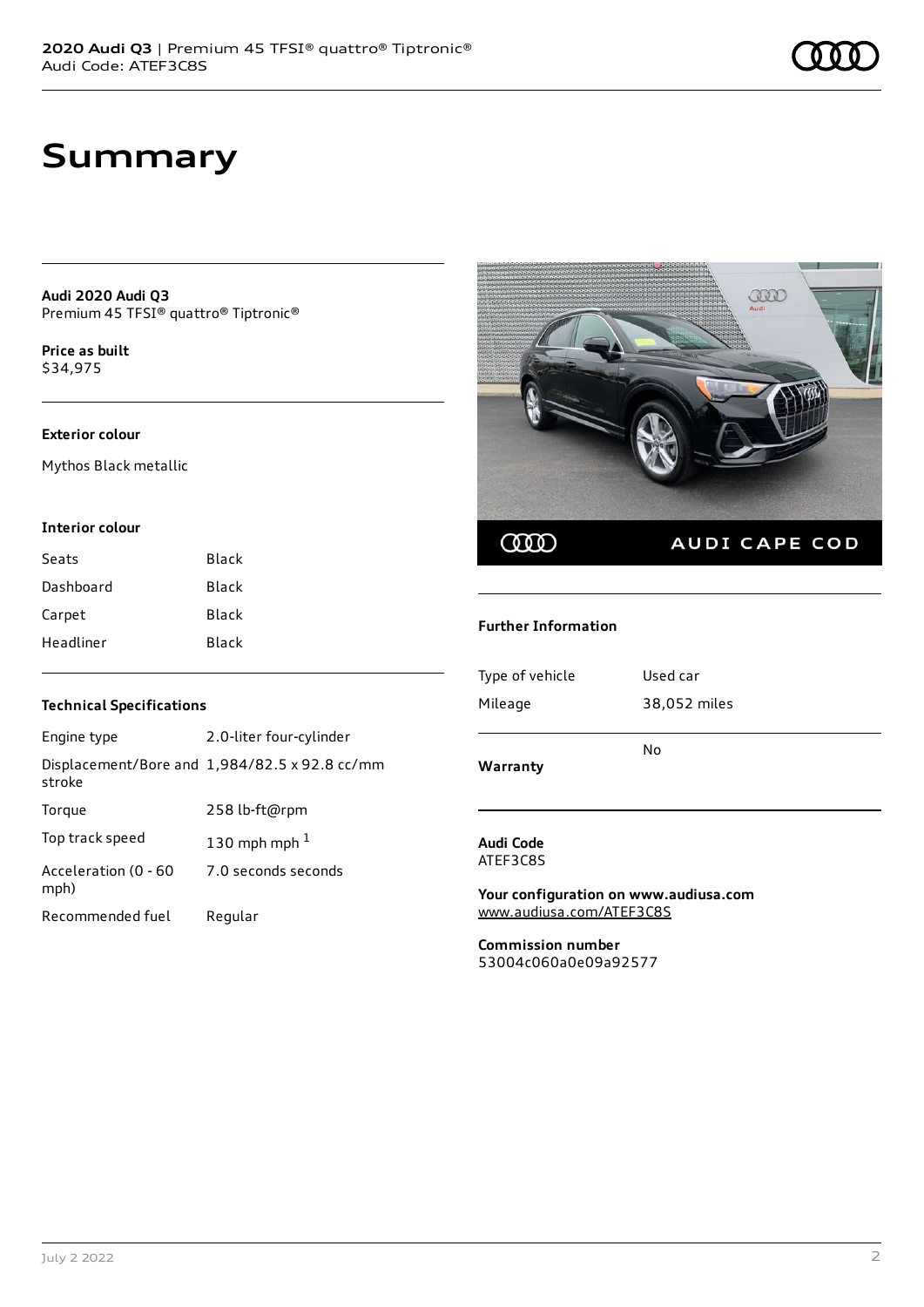## **Equipment**

Mythos Black metallic

Garage door opener (Homelink®)

Audi advanced key-keyless start, stop and entry

Convenience package

Parking system plus

Audi side assist and Audi lane assist

SiriusXM® with 90-day All Access trial subscription



1<sup>1</sup> HomeLink.



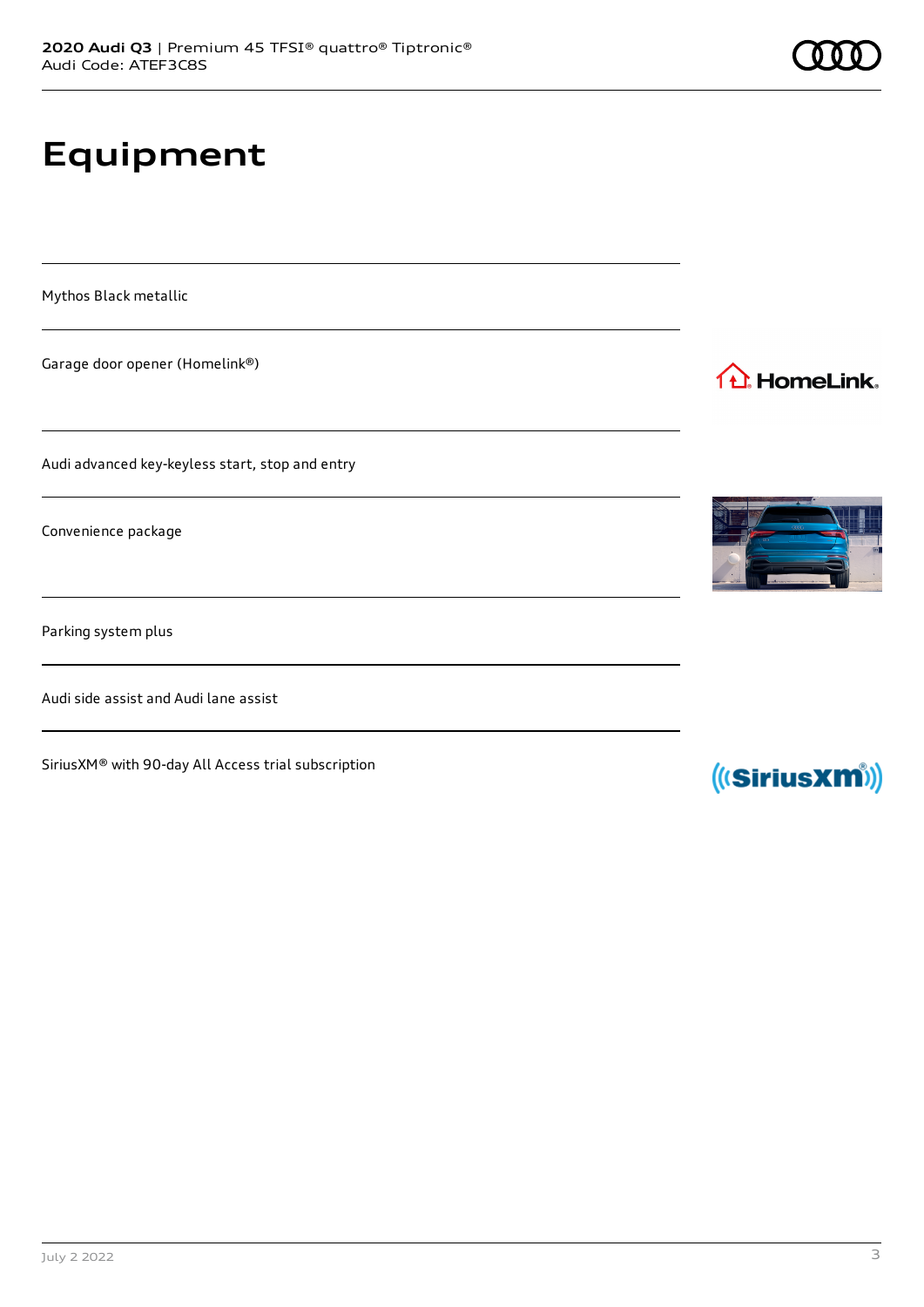#### **Safety and Security**

| 4UB | Driver and front-passenger advanced airbags                     |
|-----|-----------------------------------------------------------------|
| 1AS | Electronic stabilisation program ESP                            |
| UH1 | Electromechanical parking brake                                 |
| 8T2 | Cruise control with coast, resume and<br>accelerate features    |
| 6Y2 | Top speed electronically limited to 130 mph                     |
| 4H5 | Electronic child locks                                          |
| 1N3 | Power steering                                                  |
| 7K6 | Tire-pressure monitoring system                                 |
| 4X3 | Head/thorax side airbags                                        |
| 8N6 | Light/rain sensor                                               |
| 3B7 | Lower Anchors and Tethers for Children<br>(LATCH) in rear seats |
|     |                                                                 |

#### **Exterior**

| 1D <sub>8</sub> | Provision for towing bracket                     |
|-----------------|--------------------------------------------------|
| 6XD             | Power-adjustable heated exterior side<br>mirrors |
| 1S1             | Vehicle tool kit and vehicle jack                |
| 3S1             | Aluminum roof rails                              |
| 511             | Tailgate roof spoiler                            |
| 8EX             | LED headlights                                   |
| 8TB             | Rear fog lights                                  |
| H89             | 19" 235/50 all-season tires                      |
| 8VM             | LED taillights with dynamic indicators           |
| 47B             | Aluminum trim around exterior windows            |
| U25             | 19" 5-twin-spoke dynamic design wheels           |
|                 |                                                  |

#### **Interior**

| QE1              | Storage package                                                               |
|------------------|-------------------------------------------------------------------------------|
| QJ1              | Aluminium interior package                                                    |
| 3FU              | Panoramic sunroof                                                             |
| VT5              | S line® stainless steel door sill inlays                                      |
| 6NQ              | Black cloth headliner                                                         |
| KH5              | Three-zone automatic climate control<br>system                                |
| 4L2              | Interior mirror                                                               |
| <b>QQ0</b>       | Interior lighting                                                             |
| 1 XW             | Three-spoke multifunction steering wheel                                      |
| 7HC              | Extended leather package                                                      |
| 6E3              | Front center armrest                                                          |
| 4E7              | Luggage compartment lid, electrically<br>opening and closing                  |
| 5KR              | Rear seat bench/backrest, split-folding with<br>center armrest and cup holder |
| N <sub>1</sub> M | Leather seat covers                                                           |
| 4A3              | <b>Heated front seats</b>                                                     |
| 5 <sub>M</sub> A | Micrometallic Silver inlays                                                   |

### **Infotainment and Driver Assistance** UG5 Hill descent control 6K2 Audi pre sense® front with pedestrian protection 2H6 Audi drive select 7W1 Audi pre sense® basic UI2 Audi smartphone interface including Apple CarPlay® and Google™ Android Auto™ for compatible devices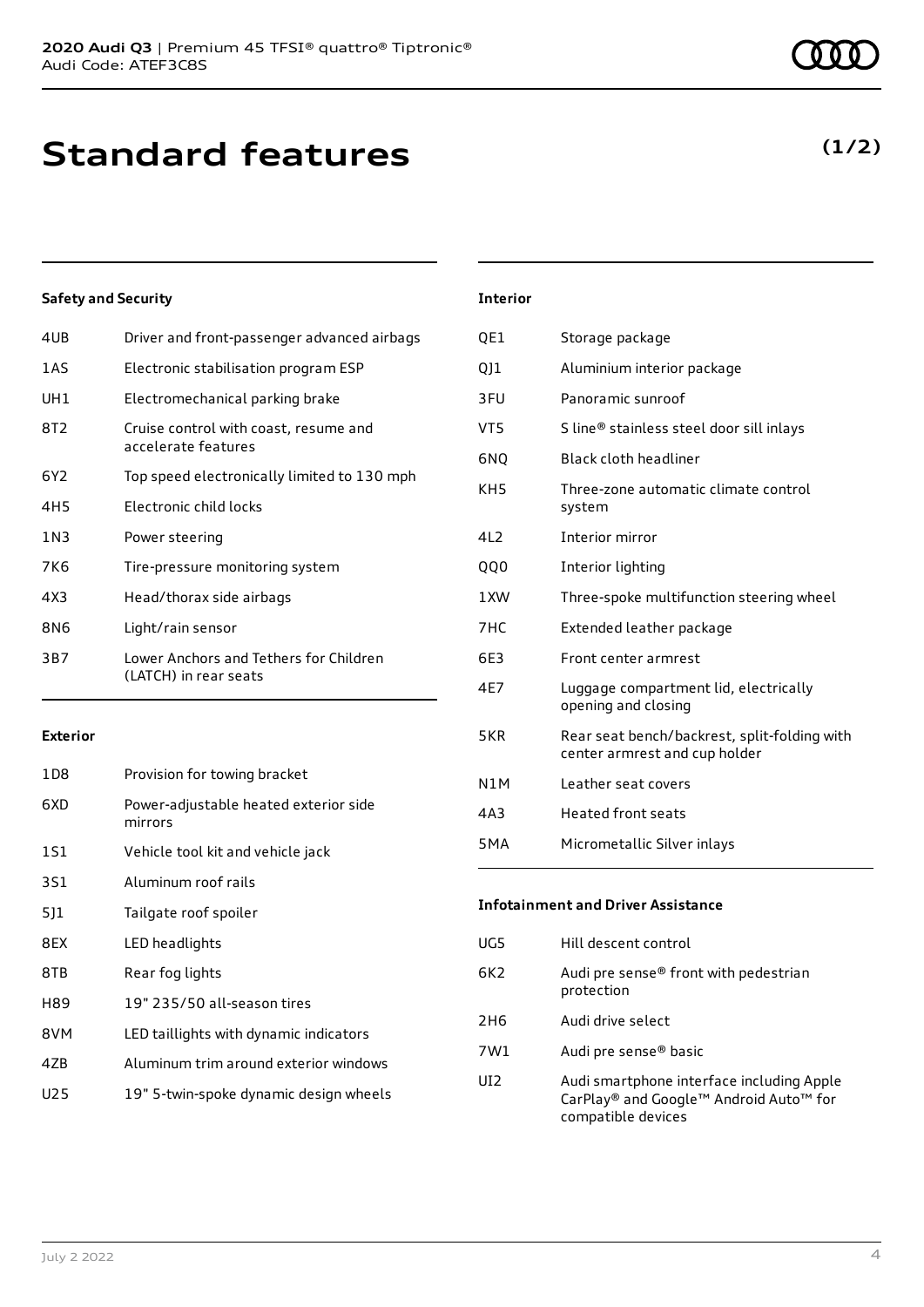**(2/2)**

### **Standard features**

#### **Infotainment and Driver Assistance**

| KA2 | Rear view camera                  |
|-----|-----------------------------------|
| 8G1 | High beam assistant               |
| 9VD | Audi sound system                 |
| 9S0 | Digital instrument cluster 10.25" |
| I8V | $MMI®$ radio plus                 |
|     |                                   |

- QH1 Voice dialogue system
- 9ZX BLUETOOTH wireless technology preparation for mobile phone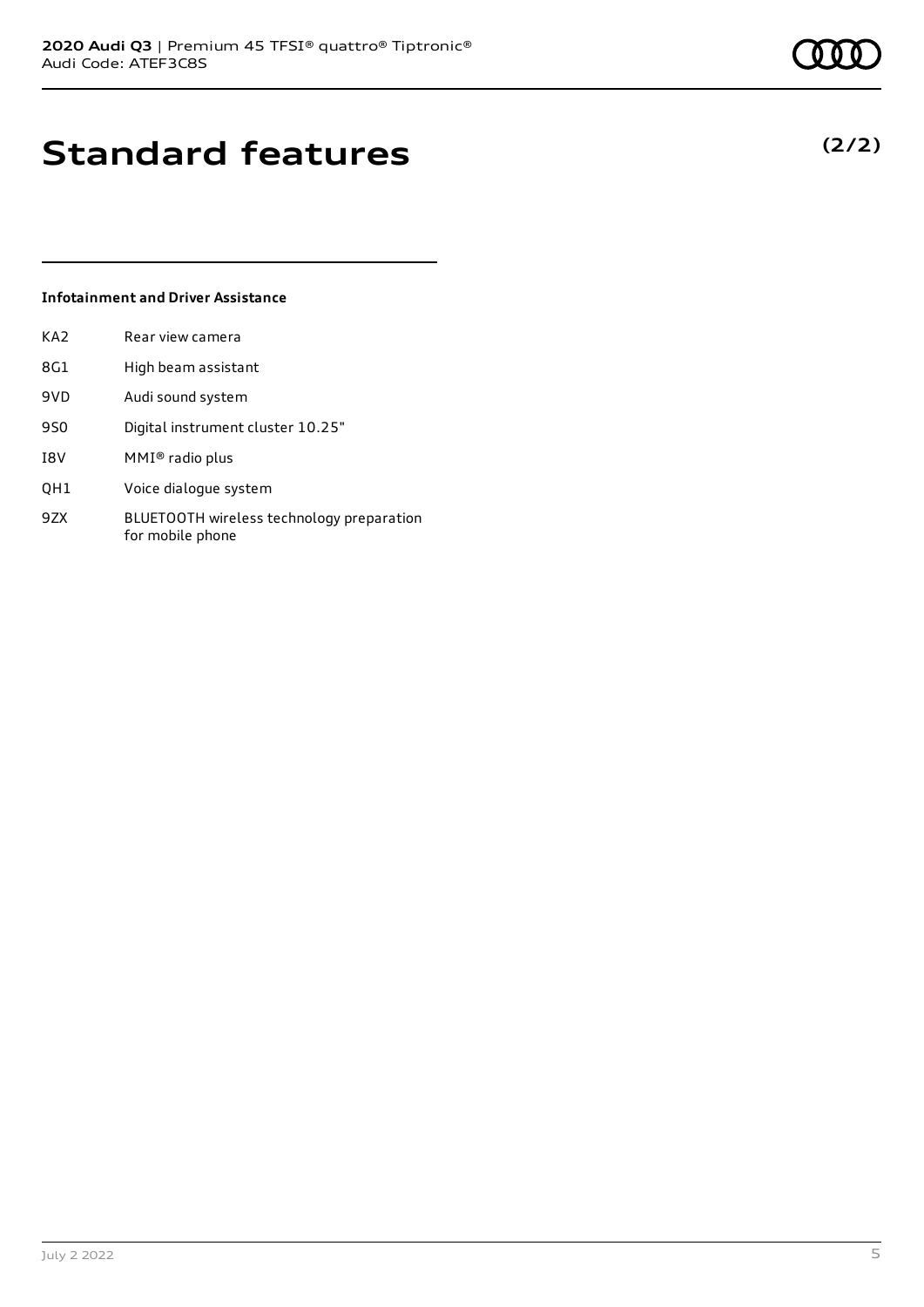### **Dealer remarks**

CARFAX 1-Owner, Excellent Condition. WAS \$38,475, EPA 27 MPG Hwy/19 MPG City!, \$2,700 below Kelley Blue Book! Heated Leather Seats, Moonroof, Rear Air, Power Liftgate, Aluminum Wheels, AWD, CONVENIENCE PACKAGE, Panoramic Roof.

#### KEY FEATURES INCLUDE

Leather Seats, Sunroof, Panoramic Roof, Power Liftgate, Rear Air Audi S line Premium with Mythos Black Metallic exterior and Black interior features a 4 Cylinder Engine with 228 HP at 5000 RPM\*.

#### OPTION PACKAGES

Alarm w/Motion Sensor, SiriusXM All Access Service, HomeLink Garage Door Opener, Audi Side Assist, lane departure warning and Rear cross traffic assist, Audi Advanced Key, 4 doors, tailgate and sensor opening, Audi Parking System Plus, acoustic front and rear sensors. Serviced here, Non-Smoker vehicle

EXCELLENT VALUE Was \$38,475. This Q3 is priced \$2,700 below Kelley Blue Book.

BUY WITH CONFIDENCE CARFAX 1-Owner

#### BUY FROM AN AWARD WINNING DEALER

Premier Companies offers the friendly individualized attention of a local store with best-in-class service to deliver a vehicle purchasing experience that exceeds expectations. We have proudly been in the automotive business serving our communities for over 30 years.

Pricing analysis performed on 6/29/2022. Horsepower calculations based on trim engine configuration. Fuel economy calculations based on original manufacturer data for trim engine configuration. Please confirm the accuracy of the included equipment by calling us prior to purchase.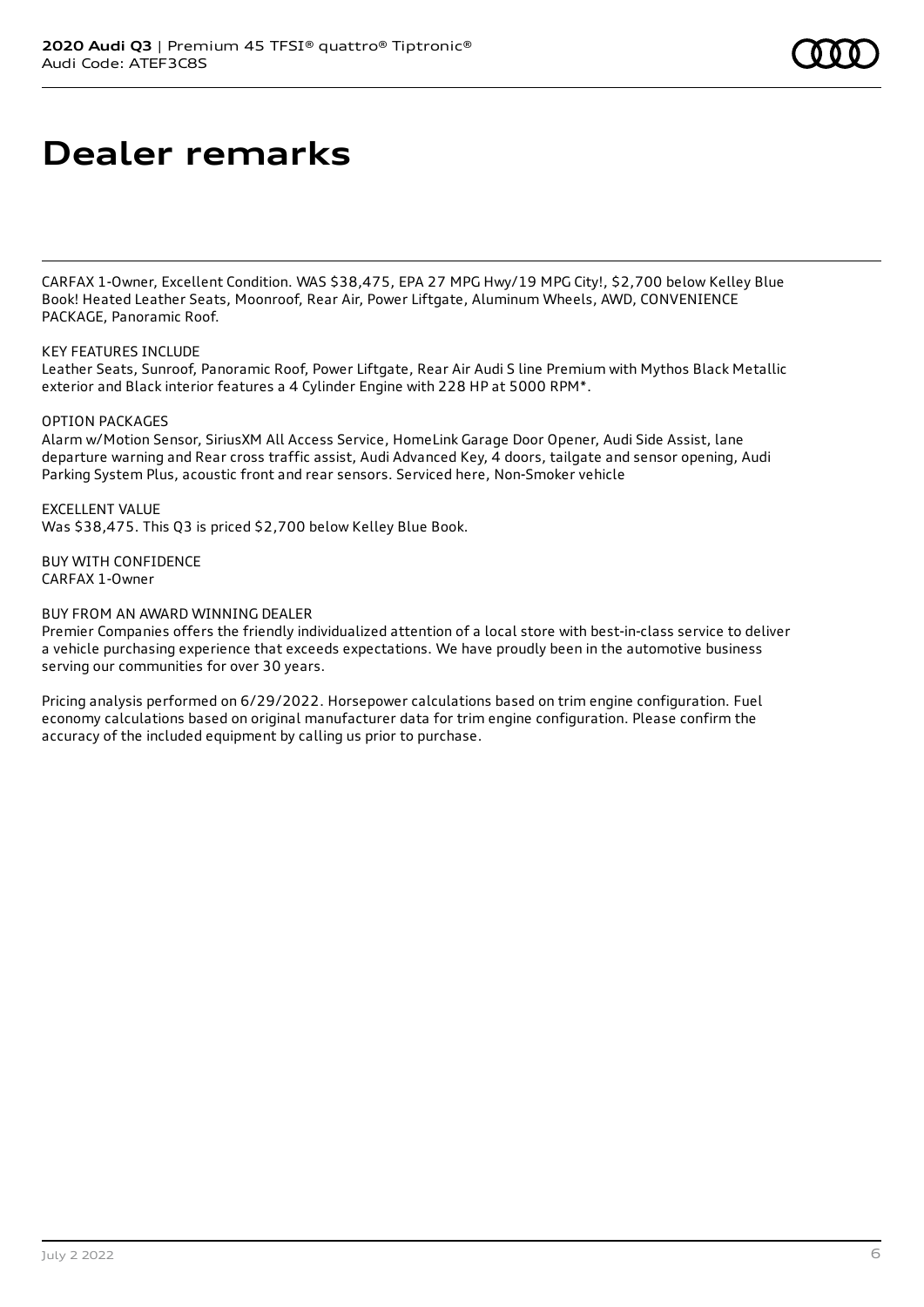### **Technical Specifications**

**(1/2)**

#### **Engineering | Performance**

| Engine type                                 | 2.0-liter four-cylinder                       | Gear ratios: 8th        |
|---------------------------------------------|-----------------------------------------------|-------------------------|
| Power Level                                 | 45                                            | Gear ratios: 6th        |
| Displacement                                | 2.0 l                                         | Gear ratios: 7th        |
| Max. output ps/hp                           | 228 @ rpm                                     | Gear ratios: Reverse    |
| Torque                                      | 258 lb-ft@rpm                                 | Drivetrain type         |
| Valvetrain                                  | 16-valve DOHC                                 | Gear ratios: Final Driv |
| Acceleration (0 - 60                        | 7.0 seconds seconds                           | Gear ratios: 4th        |
| mph)                                        |                                               | Transmission            |
| Engine block                                | Cast-iron                                     |                         |
| Induction/fuel injection Turbocharged/TFSI® |                                               | Gear ratios: 5th        |
| Cylinder head                               | Aluminum-alloy                                | Gear ratios: 2nd        |
|                                             | Displacement/Bore and 1,984/82.5 x 92.8 cc/mm | Gear ratios: 3rd        |
| stroke                                      |                                               | Gear ratios: 1st        |
| Top track speed <sup>1</sup>                | 130 mph mph                                   |                         |

#### **Electrical system**

| Alternator | 140A      |
|------------|-----------|
| Battery    | 360A/69Ah |

#### **Driveline**

| 0.672:1                                          |
|--------------------------------------------------|
| 1.000:1                                          |
| 0.808:1                                          |
| 3.993:1                                          |
| quattro® all-wheel drive                         |
| Gear ratios: Final Drive 2.237: 1                |
| 1.433:1                                          |
| Eight-speed Tiptronic® automatic<br>transmission |
| 1.205:1                                          |
| 3.144:1                                          |
| 1.950:1                                          |
| 5.590:1                                          |
|                                                  |

#### **Steering**

| Steering type                              | Electromechanical power steering<br>system |
|--------------------------------------------|--------------------------------------------|
| Turning diameter, curb- 38.4 ft<br>to-curb |                                            |

#### **Suspension**

| Front axle | MacPherson strut front suspension |
|------------|-----------------------------------|
| Rear axle  | Four-link rear suspension         |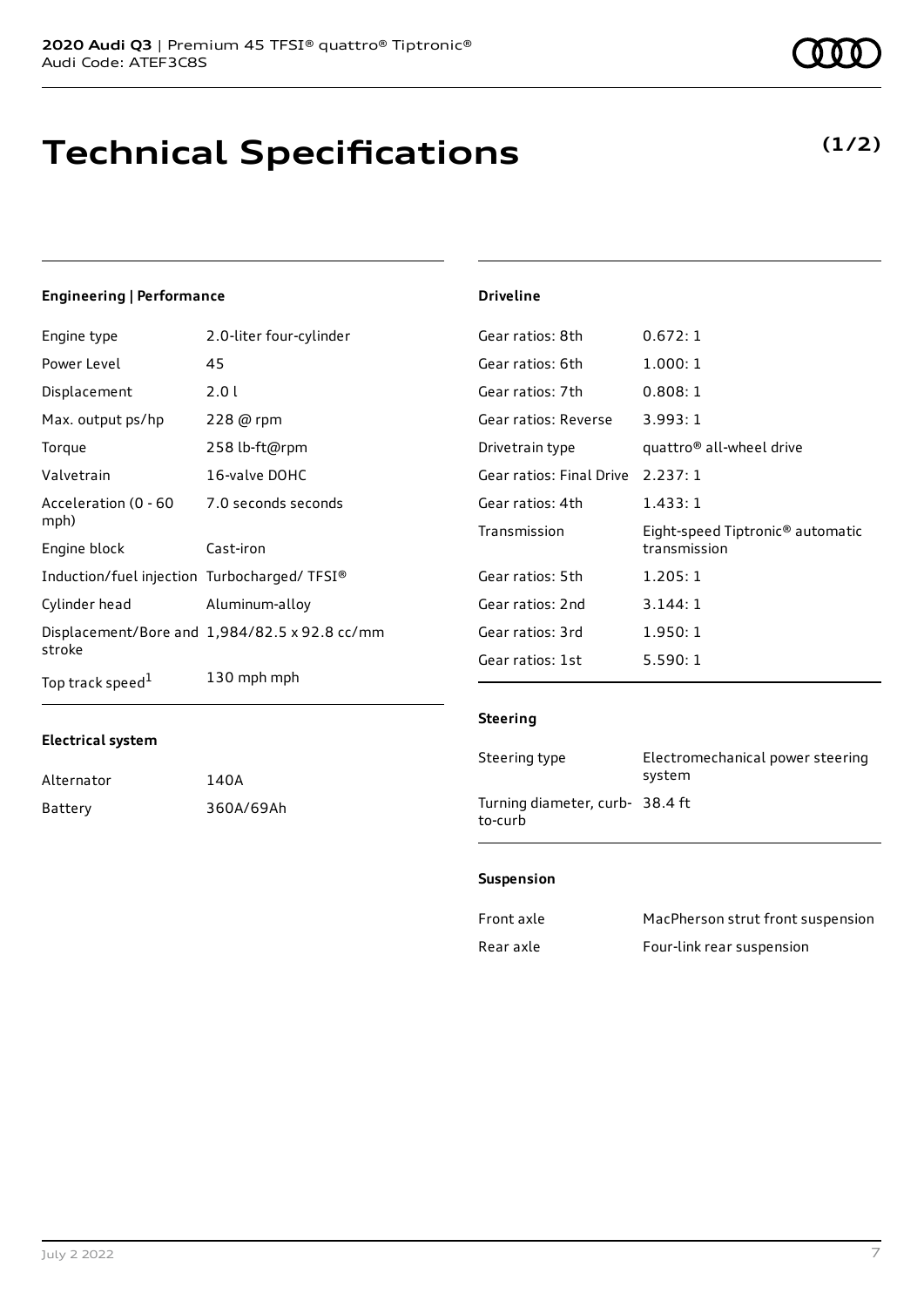## **Technical Specifications**

#### **Brake system**

| Front brakes  | 13.4 (ventilated disc) in                                |  |
|---------------|----------------------------------------------------------|--|
| Rear brakes   | 12.2 (ventilated disc) in                                |  |
| Parking brake | Electromechanical                                        |  |
|               |                                                          |  |
| <b>Body</b>   |                                                          |  |
| Material      | Multi-material body construction<br>(steel and aluminum) |  |
|               |                                                          |  |

#### **Warranty | Maintenance**

| Warranty | 4-year/50,000-mile Audi New |
|----------|-----------------------------|
|          | Vehicle Limited Warranty    |

#### **Interior measurements**

| Seating capacity                          | 5                      |
|-------------------------------------------|------------------------|
| Head room with middle 37.6 in<br>sunroof  |                        |
| Head room with front 39.6 in<br>sunroof   |                        |
| Shoulder room, front                      | 56.7 in                |
| Leg room, middle                          | 36.1 in                |
| Shoulder room, middle                     | 55.1 in                |
| Leg room, front                           | 40.0 in                |
| Cargo volume, rear<br>seatbacks up/folded | 23.7/48.0 cu ft, cu ft |

#### **Exterior Measurements**

| Height                                   | 62.9 in  |
|------------------------------------------|----------|
| Overall width without 72.8 in<br>mirrors |          |
| Length                                   | 176.6 in |
| Wheelbase                                | 105.5 in |
| Drag coefficient                         | 0.36 Cw  |
| Overall width with<br>mirrors            | 79.7 in  |
| Track rear                               | 61.9 in  |
| Track front                              | 62.2 in  |
| Curb weight                              | 3916 lb  |
| Ground clearance,<br>loaded              | 29.9 in  |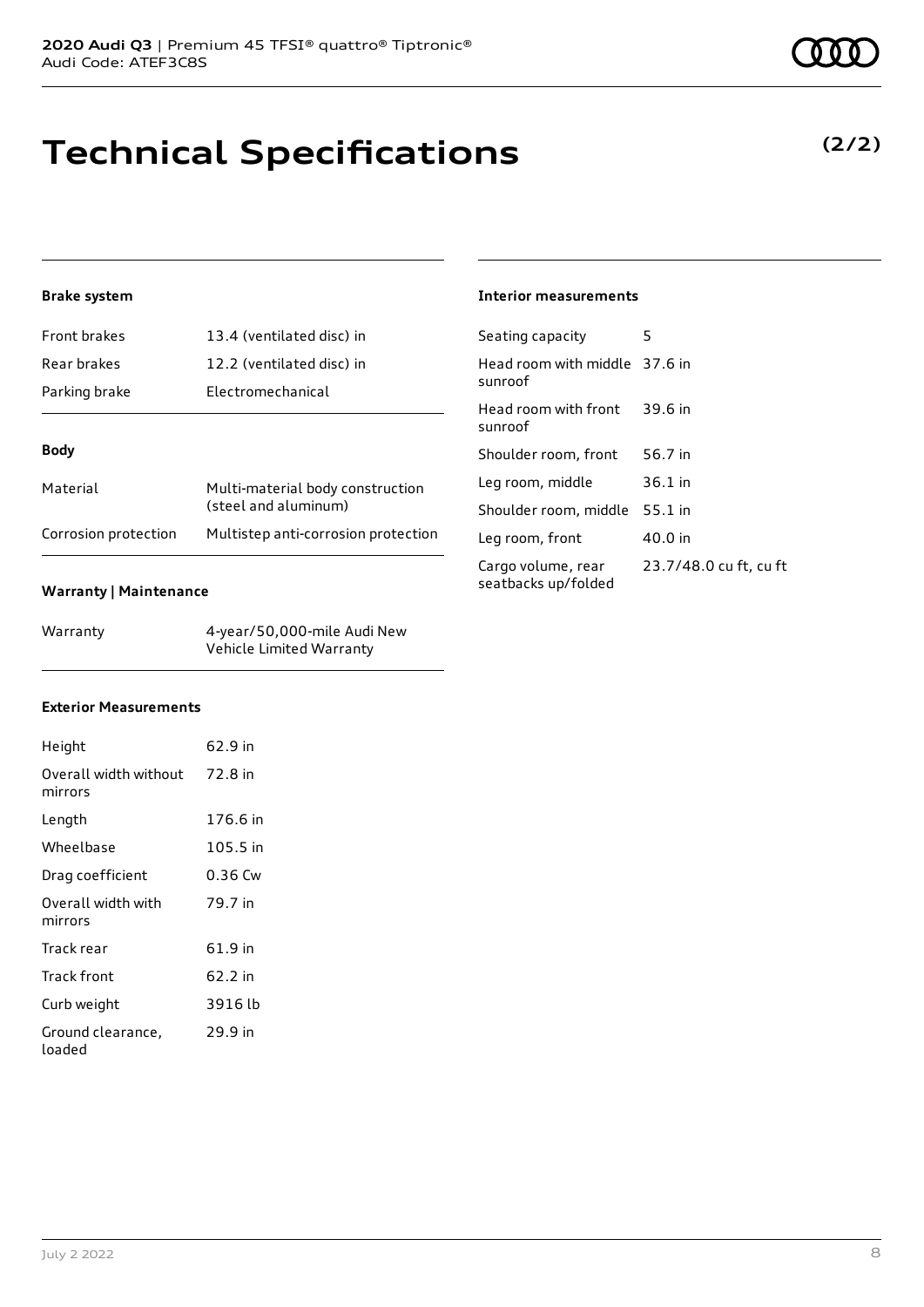### **Consumption- and emission**

**Consumption by NEDC**

combined 22 mpg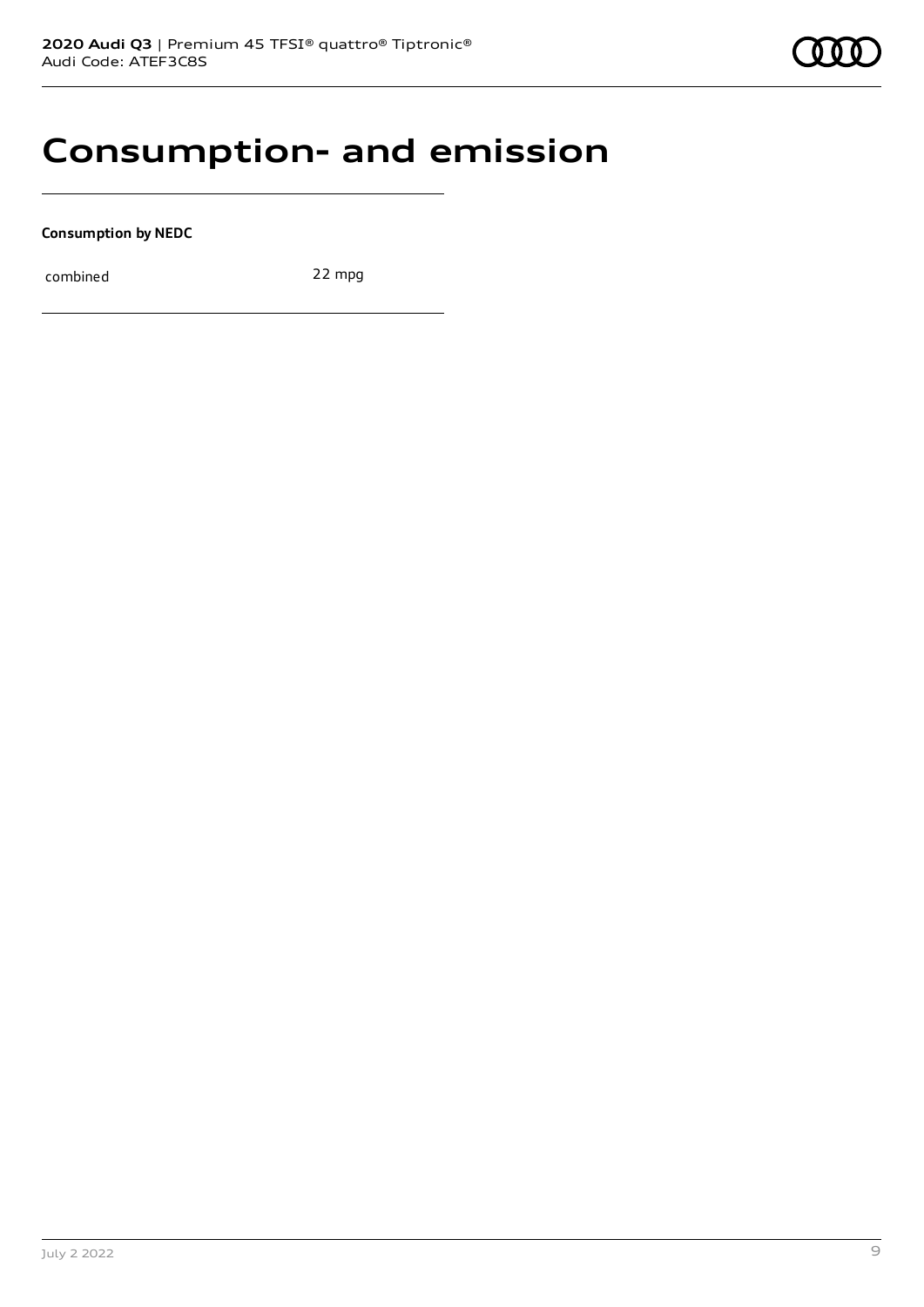

### **Contact**

Dealer **Audi Cape Cod**

25 Falmouth Rd. 02601 Hyannis MA

Phone: +15088155600 FAX: 5085689410

www: [https://www.audicapecod.com](https://www.audicapecod.com/)